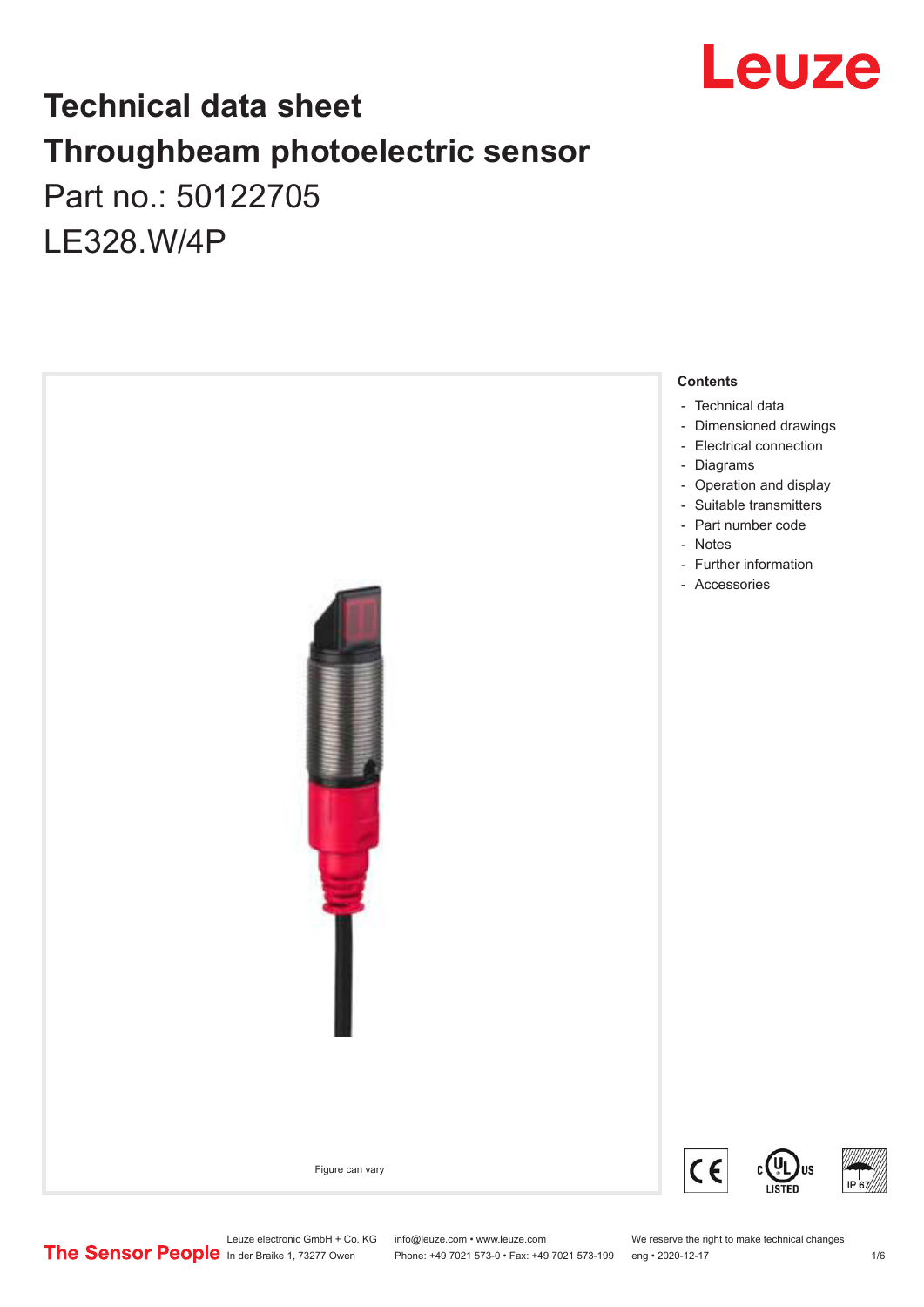## <span id="page-1-0"></span>**Technical data**

**Device type** Receiver

# Leuze

#### **Basic data**

| Series                     | 328                   |
|----------------------------|-----------------------|
| <b>Operating principle</b> | Throughbeam principle |

**Special version**

**Special version** 90° - angular optics

#### **Optical data**

**Operating range** Guaranteed operating range **Operating range** 0 ... 5.5 m **Operating range limit** Typical operating range **Operating range limit**  $0... 8$  m

#### **Electrical data**

**Protective circuit** Polarity reversal protection

|                               | Short circuit protected             |
|-------------------------------|-------------------------------------|
|                               |                                     |
| Performance data              |                                     |
| Supply voltage U <sub>p</sub> | 10  30 V, DC, Incl. residual ripple |
| <b>Residual ripple</b>        | $0 15 \%$ , From $U_{p}$            |

#### **Outputs**

**Number of digital switching outputs** 2 Piece(s)

**Open-circuit current** 0 ... 15 mA

| <b>Switching outputs</b>   |                                |
|----------------------------|--------------------------------|
| <b>Voltage type</b>        | DC.                            |
| Switching current, max.    | 100 mA                         |
| <b>Switching voltage</b>   | high: $\geq (U_{\text{R}}-2V)$ |
|                            | $1$ nw: $\leq$ 2V              |
|                            |                                |
| <b>Switching output 1</b>  |                                |
| <b>Switching element</b>   | Transistor, PNP                |
| <b>Switching principle</b> | Light switching                |
|                            |                                |
| <b>Switching output 2</b>  |                                |
| <b>Switching element</b>   | Transistor, PNP                |
| <b>Switching principle</b> | Dark switching                 |

#### **Timing**

| <b>Switching frequency</b> | 500 Hz        |
|----------------------------|---------------|
| Response time              | 1 $\text{ms}$ |
| <b>Readiness delay</b>     | 300 ms        |

#### **Connection**

| <b>Connection 1</b>       |                       |
|---------------------------|-----------------------|
| <b>Function</b>           | Signal OUT            |
|                           | Voltage supply        |
| <b>Type of connection</b> | Cable                 |
| <b>Cable length</b>       | 2,000 mm              |
| <b>Sheathing material</b> | <b>PUR</b>            |
| Cable color               | <b>Black</b>          |
| Number of conductors      | 4-wire                |
| Wire cross section        | $0.2$ mm <sup>2</sup> |

#### **Mechanical data**

| <b>Thread size</b>             | $M18 \times 1$ mm |
|--------------------------------|-------------------|
| Dimension (Ø x L)              | 18 mm x 61 mm     |
| <b>Housing material</b>        | <b>Plastic</b>    |
|                                | Stainless steel   |
| <b>Stainless steel housing</b> | V2A               |
| <b>Plastic housing</b>         | <b>ABS</b>        |
| Lens cover material            | <b>Plastic</b>    |
| Net weight                     | 70 g              |
| <b>Housing color</b>           | <b>Black</b>      |
|                                | Silver            |
|                                |                   |
| <b>Operation and display</b>   |                   |
| Type of display                | LED               |
| <b>Number of LEDs</b>          | 1 Piece(s)        |
|                                |                   |
| <b>Environmental data</b>      |                   |
| Ambient temperature, operation | $-4060 °C$        |
| Ambient temperature, storage   | $-4070 °C$        |
|                                |                   |
| <b>Certifications</b>          |                   |
| Degree of protection           | IP 67             |
| <b>Protection class</b>        | III               |
| <b>Certifications</b>          | c UL US           |
| <b>Standards applied</b>       | IEC 60947-5-2     |
|                                |                   |
| <b>Classification</b>          |                   |
| <b>Customs tariff number</b>   | 85365019          |
| eCl@ss 5.1.4                   | 27270901          |
| eCl@ss 8.0                     | 27270901          |
| eCl@ss 9.0                     | 27270901          |
| eCl@ss 10.0                    | 27270901          |
| eCl@ss 11.0                    | 27270901          |
| <b>ETIM 5.0</b>                | EC002716          |
| <b>ETIM 6.0</b>                | EC002716          |
| <b>ETIM 7.0</b>                | EC002716          |
|                                |                   |
|                                |                   |

## Leuze electronic GmbH + Co. KG info@leuze.com • www.leuze.com We reserve the right to make technical changes<br> **The Sensor People** In der Braike 1, 73277 Owen Phone: +49 7021 573-0 • Fax: +49 7021 573-199 eng • 2020-12-17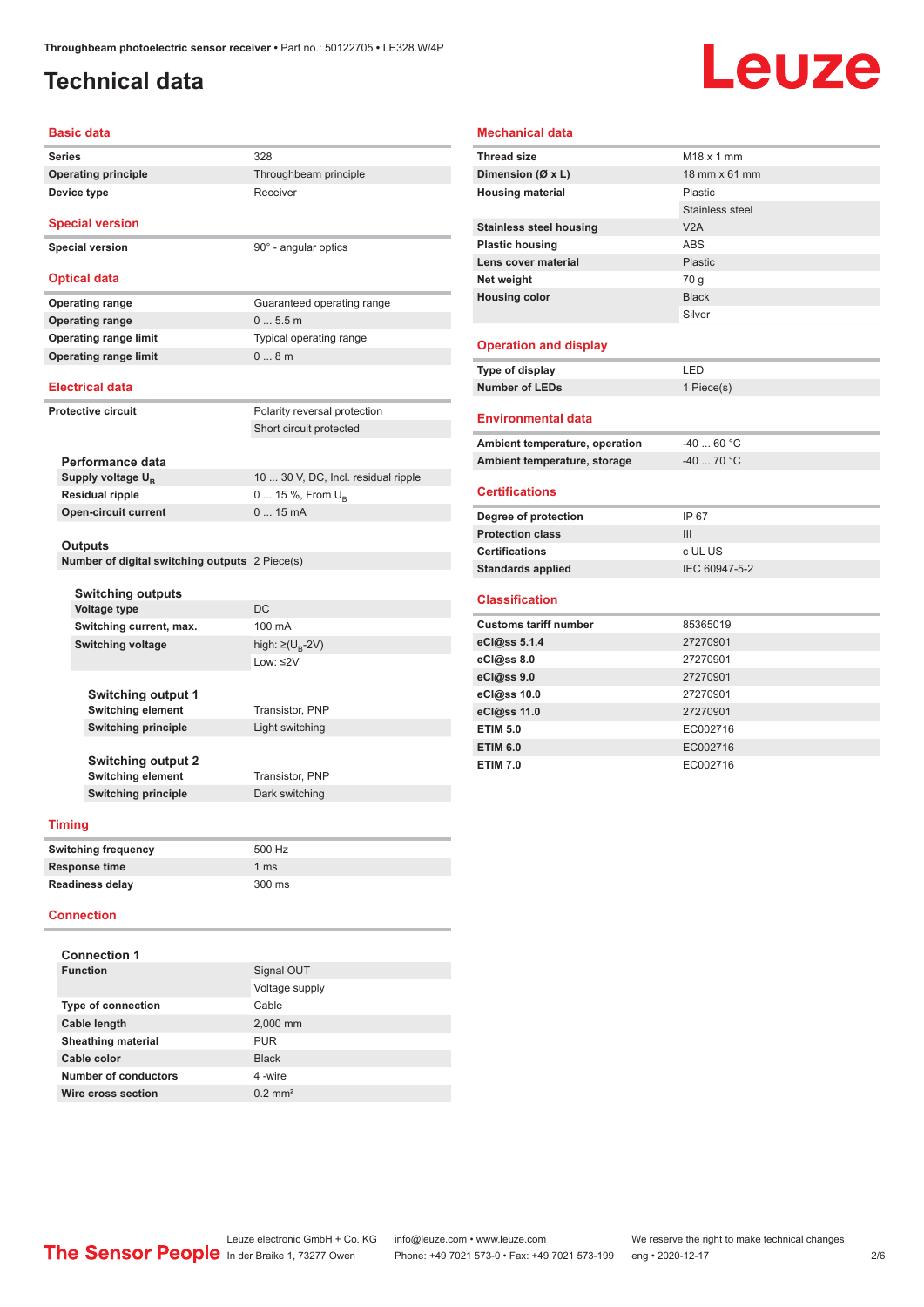## <span id="page-2-0"></span>**Dimensioned drawings**



All dimensions in millimeters



- A Vertical position of the optical axis
- B Optical axis (transmitter)
- C Optical axis (receiver)
- D Indicator diode

## **Electrical connection**

**Connection 1**

| <b>Function</b>             | Signal OUT            |
|-----------------------------|-----------------------|
|                             | Voltage supply        |
| Type of connection          | Cable                 |
| Cable length                | 2,000 mm              |
| <b>Sheathing material</b>   | <b>PUR</b>            |
| Cable color                 | <b>Black</b>          |
| <b>Number of conductors</b> | 4 -wire               |
| Wire cross section          | $0.2$ mm <sup>2</sup> |

#### **Conductor color Conductor assignment**

| <b>Brown</b> | $V +$            |
|--------------|------------------|
| White        | OUT <sub>2</sub> |
| <b>Blue</b>  | <b>GND</b>       |
| <b>Black</b> | OUT <sub>1</sub> |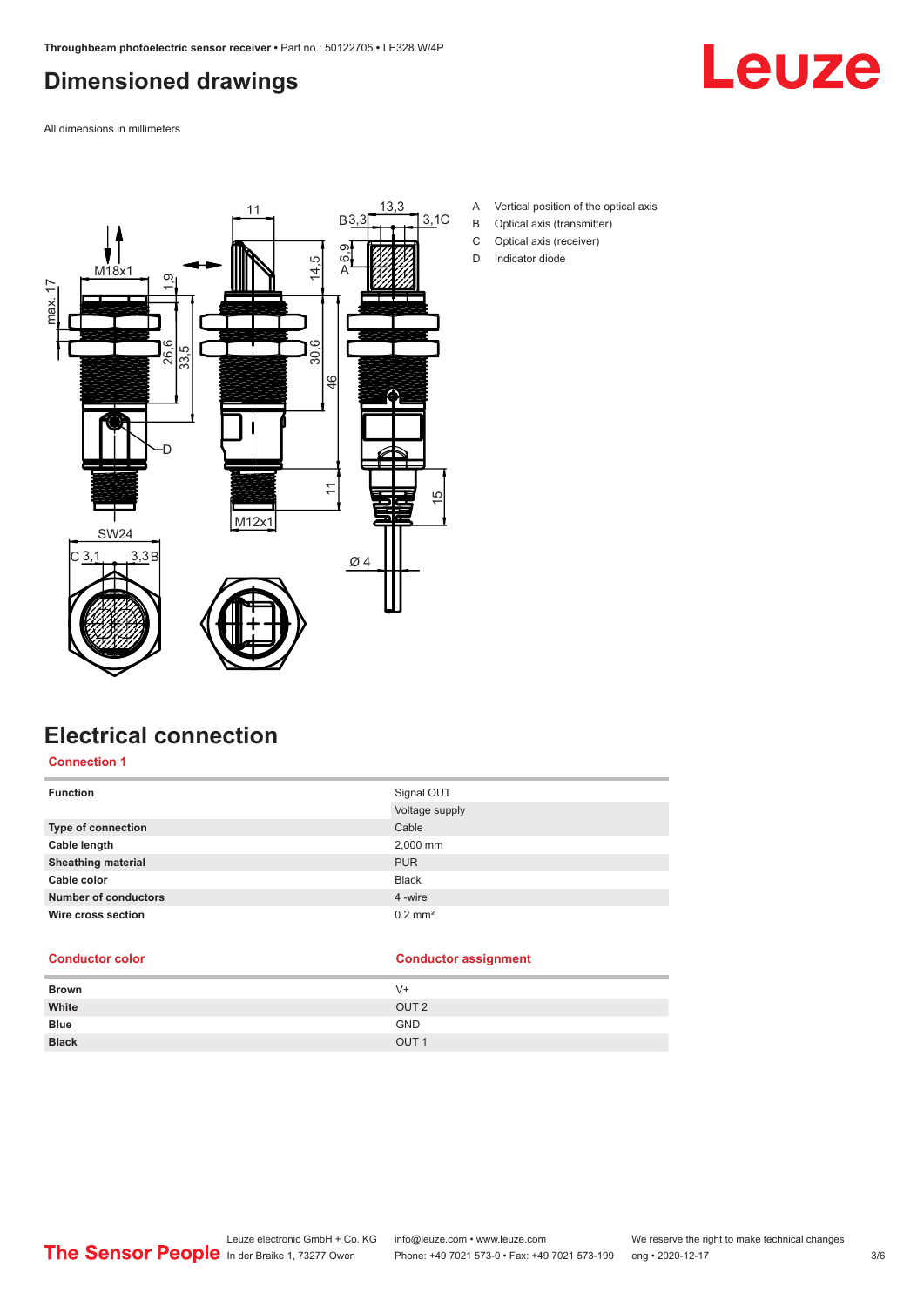## <span id="page-3-0"></span>**Diagrams**

# Leuze

Typ. response behavior



## **Operation and display**

| <b>LED</b> | <b>Display</b>           | <b>Meaning</b>        |
|------------|--------------------------|-----------------------|
|            | Green, continuous light  | Operational readiness |
|            | Yellow, continuous light | Light path free       |
|            | Yellow, flashing         | No function reserve   |

#### **Suitable transmitters**

|  | Part no. | <b>Designation</b> | <b>Article</b>                                     | <b>Description</b>                                                                                                                                                                                                    |
|--|----------|--------------------|----------------------------------------------------|-----------------------------------------------------------------------------------------------------------------------------------------------------------------------------------------------------------------------|
|  | 50122701 | LS328.W/9D         | Throughbeam<br>photoelectric sensor<br>transmitter | Special version: 90° - angular optics, Deactivation input<br>Operating range limit: 0  8 m<br>Light source: LED, Red<br>Supply voltage: DC<br>Deactivation inputs: 2 Piece(s)<br>Connection: Cable, 2,000 mm, 4 -wire |

## **Part number code**

Part designation: **XXX328BY-AAAF.BB/CC-DDD**

| <b>XXX328</b> | <b>Operating principle</b><br>PRK: retro-reflective photoelectric sensor with polarization filter<br>ET: energetic diffuse reflection sensor<br>FT: diffuse reflection sensor with fading<br>LE: throughbeam photoelectric sensor receiver<br>LS: throughbeam photoelectric sensor transmitter |
|---------------|------------------------------------------------------------------------------------------------------------------------------------------------------------------------------------------------------------------------------------------------------------------------------------------------|
| Y             | Light type<br>n/a: red light<br>I: infrared light                                                                                                                                                                                                                                              |
| AAAF          | Preset range (optional)<br>n/a: operating range acc. to data sheet<br>xxxF: preset range [mm]                                                                                                                                                                                                  |
| <b>BB</b>     | Equipment<br>n/a: axial optics<br>W: 90° angular optics<br>3: teach-in via button                                                                                                                                                                                                              |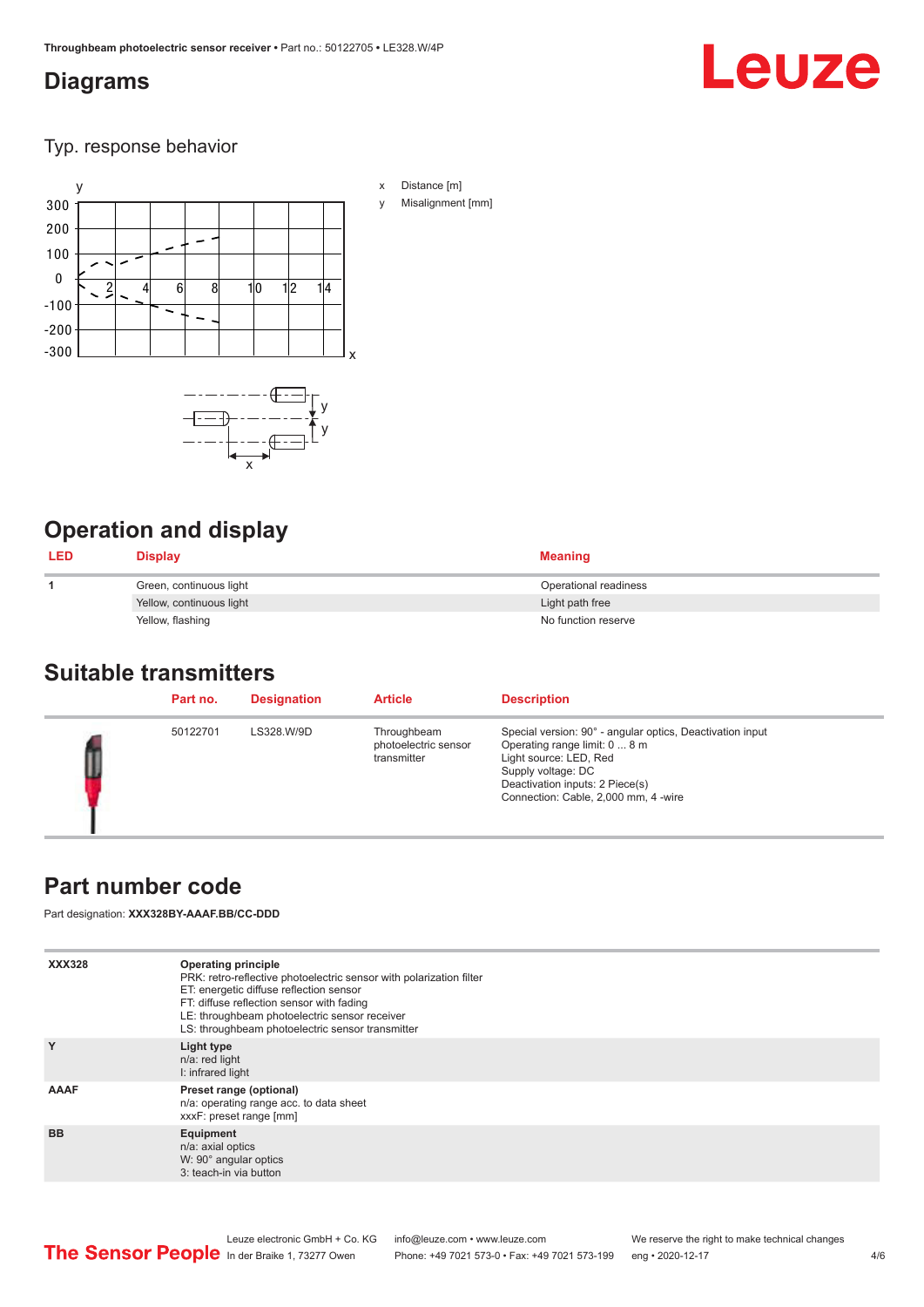#### <span id="page-4-0"></span>**Part number code**



#### **Notes**

| <b>Observe intended use!</b>                                                                                                                                                                                                  |
|-------------------------------------------------------------------------------------------------------------------------------------------------------------------------------------------------------------------------------|
| $\%$ This product is not a safety sensor and is not intended as personnel protection.<br>$\%$ The product may only be put into operation by competent persons.<br>§ Only use the product in accordance with its intended use. |

#### **For UL applications:**

ª For UL applications, use is only permitted in Class 2 circuits in accordance with the NEC (National Electric Code).

ª These proximity switches shall be used with UL Listed Cable assemblies rated 30V, 0.5A min, in the field installation, or equivalent (categories: CYJV/ CYJV7 or PVVA/PVVA7)

#### **Further information**

• Sum of the output currents for both outputs, 50 mA for ambient temperatures > 40 °C

#### **Accessories**

#### Mounting technology - Mounting brackets

|                          | Part no. | <b>Designation</b> | <b>Article</b>   | <b>Description</b>                                                                                                                                                                                                           |
|--------------------------|----------|--------------------|------------------|------------------------------------------------------------------------------------------------------------------------------------------------------------------------------------------------------------------------------|
| $\overline{\phantom{a}}$ | 50113548 | BT D18M.5          | Mounting bracket | Diameter, inner: 18 mm<br>Design of mounting device: Angle, L-shape<br>Fastening, at system: Through-hole mounting<br>Mounting bracket, at device: Screw type<br>Type of mounting device: Rigid<br>Material: Stainless steel |

Leuze